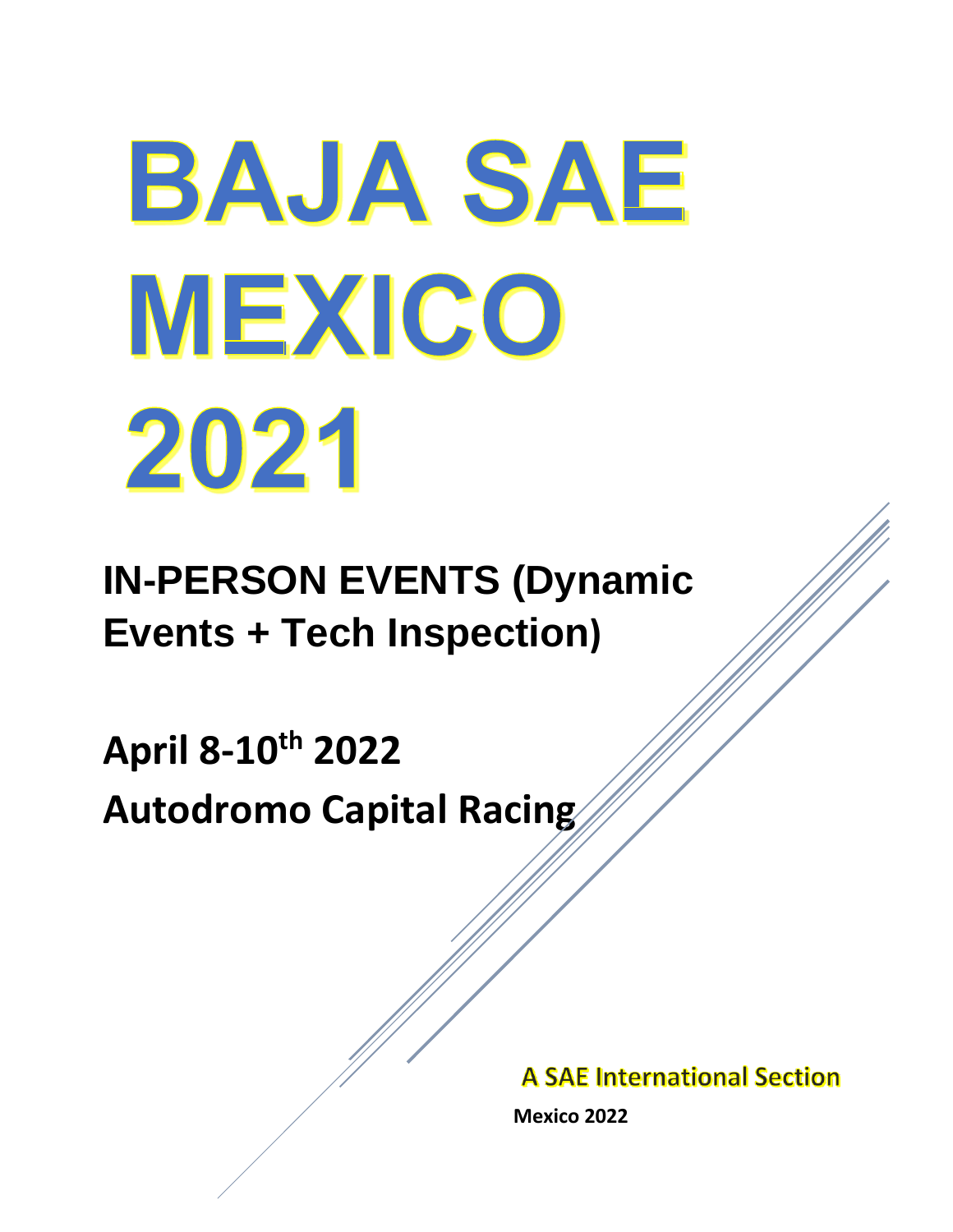



# COVID-19 COMPETITION MODEL BAJA SAE MEXICO 2021

BAJA SAE Mexico is a competition endorsed by SAE International, where teams from different universities have the opportunity to show their work done for a developed prototype Baja SAE vehicle as well being tested in dynamic validations. Newly created teams can participate as a build up experience, so they have the opportunity to learn more about the competition in person as well as present in static tests either in person or virtual for teams that do not have a physical vehicle.

In the 2021 competition, teams must compete into a hybrid model. The hybrid model will place all static events (Cost, Design and Sales) in a "Virtual Presentation" knowledge event, and all dynamic events (plus engine check and technical inspection) in an "In-person Validation" event. This means that teams which couldn't participate in the Virtual Presentation, they can assist to the In-person competition as team viewers in order to experience how in-person competitions takes place. **The Virtual competition and the In-person will be awarded as separate events.**

These rules are applied due to the possible travel restrictions. Some changes have been made to modify the 2021 competition season due to operating this hybrid model. At this time, SAE Mexico will not allow teams to register for more than two vehicles for Baja SAE Dynamic Event.

Plans provided in this document are TENTATIVE - SUBJECT TO CHANGE as conditions surrounding the COVID-19 pandemic change regarding federal, state and local guidelines.

Every attempt will be made to minimize the risks of exposure to the virus. New processes and procedures are being developed and will be put into place for events going forward.

Ultimately, it is your responsibility to assess the risk to you, both on-track and off, and to make the decision on whether or not to participate. If you are feeling unwell or are experiencing symptoms such as fever, cough, or shortness of breath please stay home. If you have been in contact with someone who has been experiencing these symptoms in the last two weeks, please stay home.

SAE Mexico and local organizers did everything on this year competition to ensure the best experience possible. We may need to make changes as we get closer to onsite dynamic events. We will do our best to keep teams informed and prepared. We encourage teams to contact us with questions.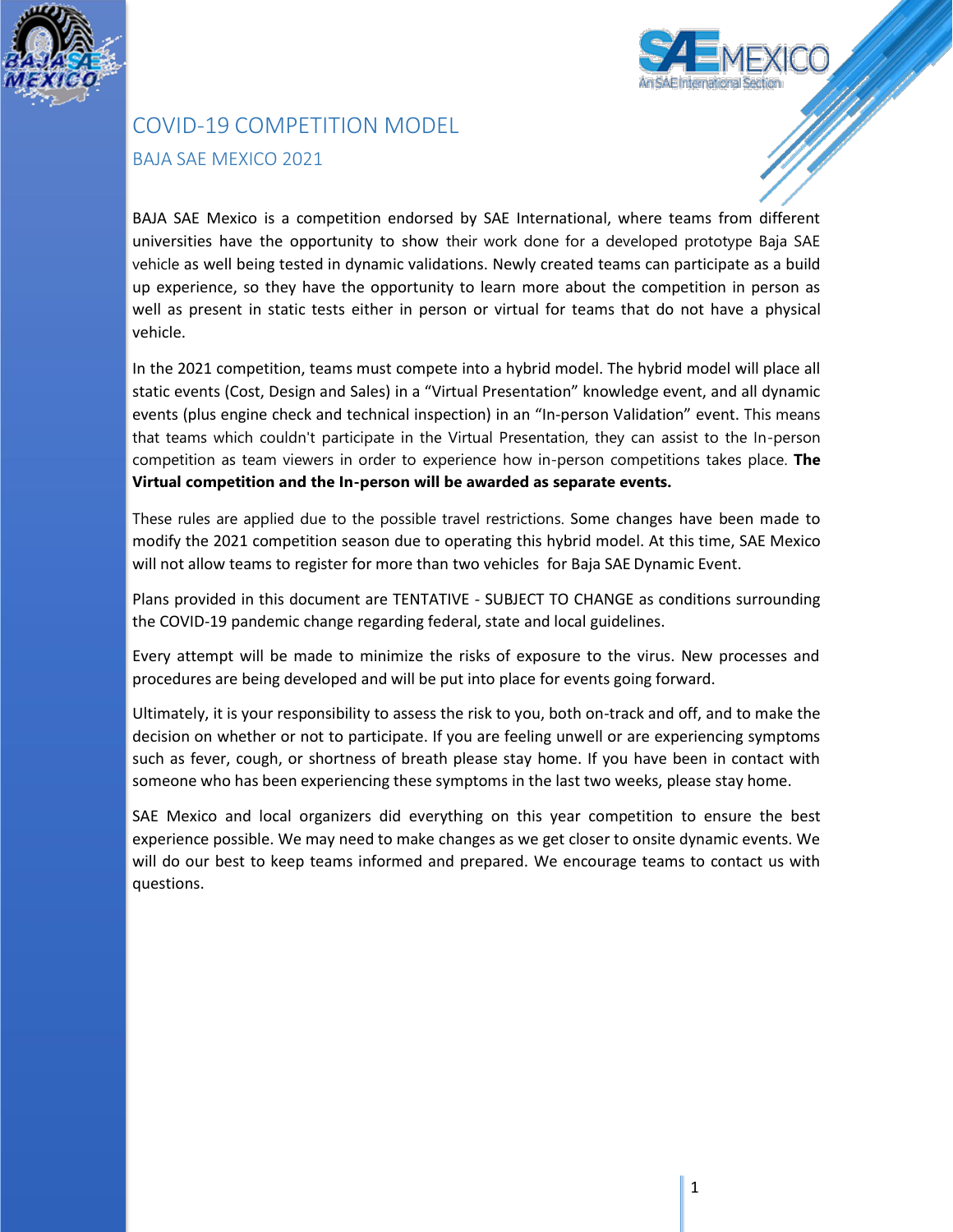



#### REGISTRATION AND FEE STRUCTURE

Registration for event will open on February 21th, 2022 and closure on March 18th 2022. Each team must register maximum 12 members. Two stages are contemplated for the payment of inscriptions:

1st stage: \$6,000.00 MXN this cost includes faculty advisor, captain team and 5 members (Limited due pandemic situation) from February 21th to March 4th.

2nd stage: \$7,500.00 MXN this cost includes faculty advisor, captain team and 5 members (Limited due pandemic situation) from March 5th to March 18th.

Each team can add 6 extra members for the registration with a cost of \$500 MXN per person.

Each member must have the SAE International membership active for the competition.

Participants of both stages should send documents to [contact@bajasaemexico.com](mailto:contact@bajasaemexico.com) and [registration@bajasaemexico.com](mailto:registration@bajasaemexico.com)

### COVID-19 REQUIREMENTS

SAE Mexico remember alla the teams member, staff and attendance to follow social rules to avoid COVID-19 spread. We're prioritizing your safety and peace of mind when you compete with us. The requirements for participate in the dynamic events are the next:

- 1. A COVID-19 viral test no more than 2 day before In-Person Event of each member of the team (including faculties) and volunteers. You must scan your negative result in PDF and send it to [contact@bajasaemexico.com](mailto:contact@bajasaemexico.com) or [registration@bajasaemexico.com.](mailto:registration@bajasaemexico.com)
- 2. It's mandatory that all teams' members are fully vaccinated. Please send the vaccination certificate to [contact@bajasaemexico.com](mailto:contact@bajasaemexico.com) or [registration@bajasaemexico.com.](mailto:registration@bajasaemexico.com)
- 3. During the event is mandatory the use of facemask and hand sanitizer for avoiding the COVID contagion. At the entrance, staff members will register every assistant's temperature and provide sanitizing gel
- 4. It´s mandatory the social distancing of 1.5 meters between the assistants. A space has been assigned to each team spaces for their trailer and tooling for the vehicle during the event. During the Tech inspection event only 3 members by team could be the vehicle technical reviewing.
- 5. For general public is prohibited to approach to the competitors and dynamic event. A special area has been designated for the general public in order to view the dynamic events.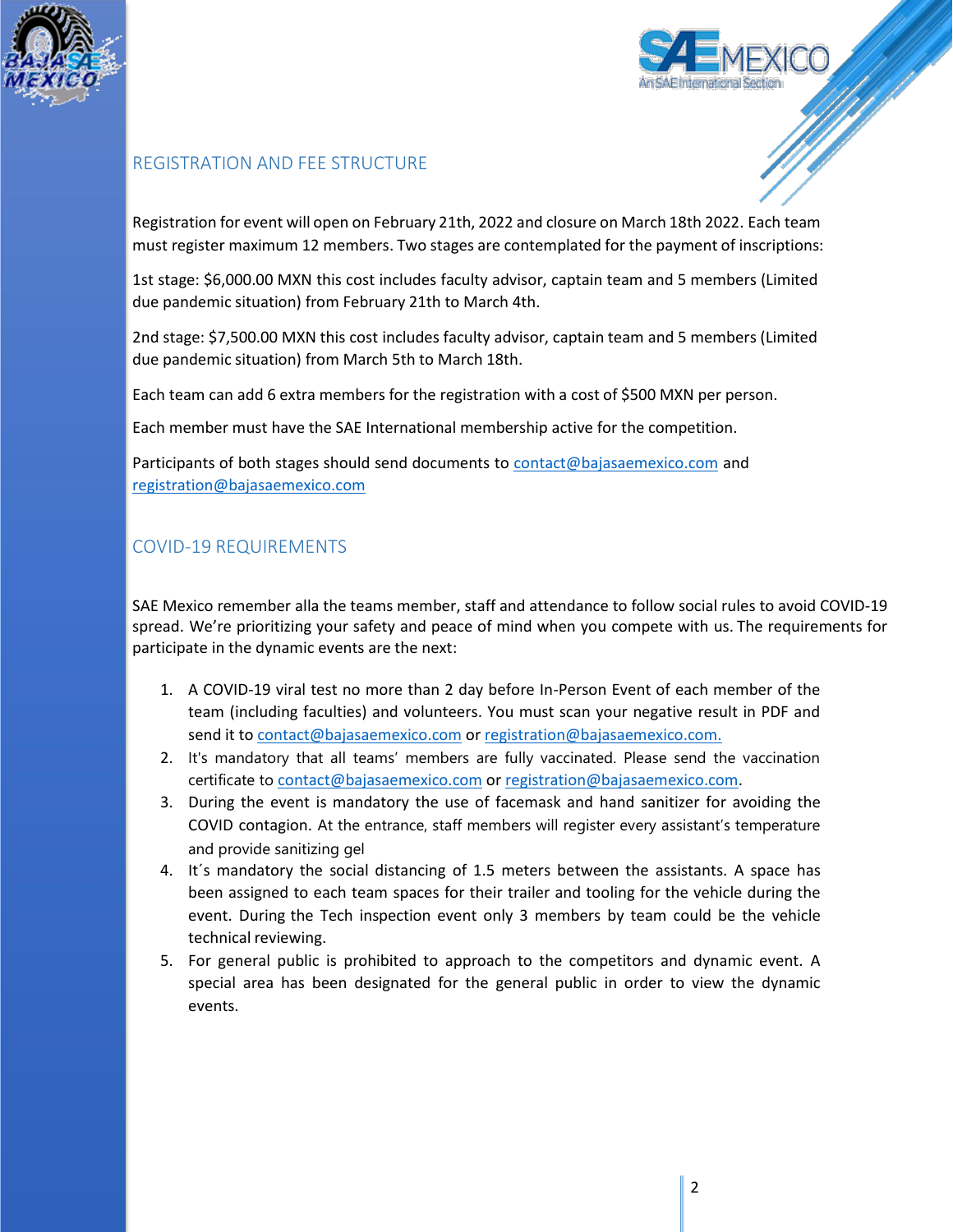



#### COMPETITION LOCATIONS

The 2021 competition will take part in the State of Mexico:

- Racing Capital Autódromo
- <https://www.racingcapital.mx/>
- <https://goo.gl/maps/j72U2CdPa4hN2qQh7>

Competition location and dates are tentatively planned. SAE Mexico and local organizers have developed some contingency plans for alternate operations.

#### COMPETITION STRUCTURE

In-person validation event teams will be able to join face-to-face evaluations within the recommendations issued by the Secretary of Health at the federal and state level for events with participants.



Just as in previous years if a team fails to submit documents, your team will be removed from competing any further. If your team fails to attend the assigned time slot for your presentation, your team will be removed from competing any further.

Required documents:

- Roll cage documentation package (supporting calculations sheet, roll cage specification, material certification and diagrams
- Tech Sheet (Printed)
- Each team member Covid 19 Vaccine Certificate.
- Registration sheet.

By not completing any of the steps listed above and/or not contacting SAE Mexico for assistance, your team will be considered withdrawn and removed from the registered teams list.

SAE Mexico calls on teams to be flexible in planning to ensure the best experience possible. We may need to make changes as we get closer to dynamic events. We will do our best to keep teams informed and prepared. Stay tuned to our social media for any info updates.